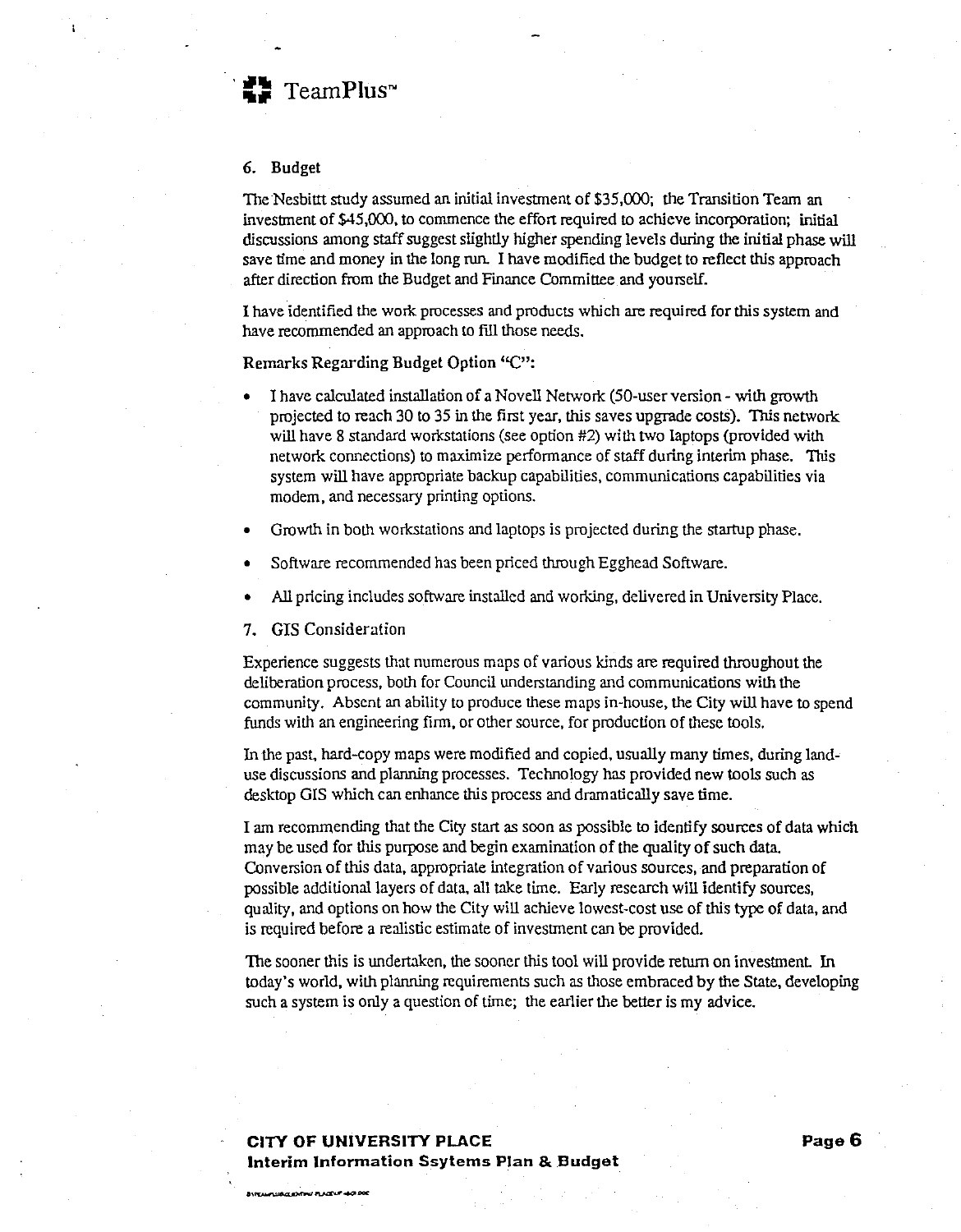| <b>TEAMPLUS OPTION C</b> |  |  |
|--------------------------|--|--|
|--------------------------|--|--|

|                                          |         | w                        |                   |    | zv                        | JJ age i or Z                          |
|------------------------------------------|---------|--------------------------|-------------------|----|---------------------------|----------------------------------------|
|                                          |         | <b>INTERIM (Phase I)</b> |                   |    | <b>STARTUP (Phase II)</b> | FY 96 [Phasel]]                        |
| <b>DESCRIPTION</b>                       | EACH    | Ť.                       | <b>QTY EXTEND</b> |    | <b>EXTEND</b><br>QTY.     | <b>QIY EXTEND ::</b>                   |
| FILE SERVER                              |         |                          |                   |    |                           |                                        |
| NSG Pentium 90 Mhz, 4 Gig                | \$6,996 | 1                        | \$6,996           | 1  | \$6,996                   | $\ddot{\phantom{a}}$<br><b>\$6.998</b> |
| Vinca Standby Server                     | \$1,989 |                          | \$0               | 1  | \$1,989                   | 50.                                    |
| 486-80 Computer, 1 Gig. 16 Megs          | \$2,963 |                          | \$0               |    | \$0                       | \$0.                                   |
| Novell Netware 4.1 (100 User)            | \$4,591 |                          | \$0               |    | \$O.                      | \$0.                                   |
| Novell Netware 4.1 (50 Userl             | \$3,278 | 1                        | \$3,278           |    | \$0                       | \$0.                                   |
| Novell Netware 4.1 (25 User)             | \$2,425 |                          | \$0               |    | \$0                       | sa.                                    |
| Novell Netware 4.1 (10 User)             | \$1,638 |                          | \$0               |    | \$0                       | \$0.                                   |
| Upgrade 10 user to 50 user               | \$2,513 |                          | \$0               |    | \$0                       | \$O.                                   |
| Upgrade 25 user to 100 user              | \$3,869 |                          | \$0               |    | \$0                       | SO.                                    |
| Maridian CD ROM Server - 4 Drives        | \$4,689 |                          | \$0               |    | \$0                       | \$0.                                   |
| Meridian CD ROM Server - 8 Drives        | \$6,999 |                          | 80                | 1  | \$6,999                   | $30^{\circ}$                           |
| APC Smart UPS 900 Watt                   | \$679   | 1.                       | \$679             |    | \$O.                      | \$0.:                                  |
| APC UPS 450 Watt                         | \$249   | 1                        | \$249             |    | \$O                       | \$0.                                   |
| TAPE BACKUP                              |         |                          |                   |    |                           |                                        |
| HP Tape Drive, 4 Gig Dat Drive           | \$1,087 |                          | \$0               |    | \$0                       | \$O.                                   |
| Tapes for 4 Gig Tape Drive               | \$200   |                          | \$0               |    | \$0                       | \$O.                                   |
| Palidrome Archivist/backup NLM           | \$1,595 |                          | \$1,595           |    | \$0                       | \$O.                                   |
| Connor 4 Gig Tape Drive                  | \$742   |                          | \$742             |    | \$0                       | \$O :                                  |
|                                          | \$15    | 10                       | \$150             |    | \$0                       | :40 :                                  |
| Tapes for 4 Gig Tape Drive               |         |                          |                   |    |                           |                                        |
| LOTUS NOTES                              | \$1,565 |                          | \$0               |    | \$O.                      | 30.                                    |
| Lotus Notes OS/2 Server (option I)       |         |                          | \$2,187           |    | \$0.                      | \$0.                                   |
| Lotus Notes OS/2 Server (option II)      | \$2,187 |                          | \$184             |    |                           |                                        |
| Modem, 14,400 BPS                        | \$184   | 1                        |                   |    | \$0                       | ₿O₹                                    |
| WORKSTATION - OPTION #1                  |         |                          |                   |    |                           |                                        |
| 486-80 Computer, 425 Meg, 8 Megs RAM     | \$1,683 |                          | \$0               |    | \$O                       | \$16,830<br>30.                        |
| WORKSTATION - OPTION #2                  |         |                          |                   |    |                           |                                        |
| 586-75 Pentium, 425 Meg, 16 Meg RAM      | \$2,395 | 8                        | \$19,160          |    | \$16,765                  | 30.                                    |
| WORKSTATION - OPTION #3                  |         |                          |                   |    |                           |                                        |
| 586-75 Pentium, 425 Meg, 17 inch Monitor | \$2,395 |                          | \$0               |    | \$4,790                   | 4.<br>\$9,580                          |
| LAPTOP - OPTION #1                       |         |                          |                   |    |                           |                                        |
| Compaq 33Mhz, 16 MB, 240 Meg, docking    | \$3,298 | 2                        | \$6,596           |    | \$3,298                   | 2.<br>\$6,596                          |
| LAPTOP - OPTION #2                       |         |                          |                   |    |                           |                                        |
| KIWI Laptop, 486-80, 16 MB, 340 Meg      | \$2,247 |                          | \$0               |    | \$0                       | \$Q.                                   |
| Toshiba P75, 8mb, 810 meg hd             | \$5,610 |                          | \$0               |    | \$QÍ                      | SO.                                    |
| PRINTERS                                 |         |                          |                   |    |                           |                                        |
| <b>HP LazerJet 4 Plus Printer</b>        | \$1,333 |                          | \$0               |    | \$0                       | \$O∷                                   |
| HP LazerJet 4V Printer                   | \$1,993 |                          | \$0               |    | \$0                       | \$01                                   |
| HP LazerJet 4 Si Printer                 | \$3,128 | $\mathbf{z}$             | \$6,256           | 2  | \$6,256                   | \$6,256                                |
|                                          | \$4,400 |                          | \$0               | 1  | \$4,400                   | ေး                                     |
| HP 1200c Color Inkjet Printer            | \$396   | 2                        | \$792             | 2  | \$792                     | 60                                     |
| HP Jet Direct for 4 Si                   |         |                          | \$0               | 1  | \$2,495                   | ¦\$O                                   |
| Microtek ScanMaker II HR Flatbed         | \$2,495 |                          |                   |    |                           |                                        |
| (1200 dpi, 24 bit, cir. SCSI, OCR)       |         |                          |                   |    |                           |                                        |
| HP 650C Plotter (E-Size)                 | \$8,000 |                          | \$0               |    | \$0                       | \$8,000<br>1                           |
| <b>Associated Printer Cables</b>         | \$ 20   | з                        | \$60              | з  | \$60                      | 3<br>, క60                             |
| <b>ETHERNET</b>                          |         |                          |                   |    |                           |                                        |
| 3 COM 108aseT Ethernet Card              | \$93    | 8                        | \$744             | 10 | \$930                     | 13<br>\$1,209                          |
| 12 Port 10BaseT Concentrator             | \$598   | 1                        | \$598             | 1  | \$598                     | \$598.<br>٦.                           |
| Xircom Ethernet Adapter - Laptop         |         | 2                        | \$0               | 1  | \$0                       | $\mathbf{2}$<br>ŞO.                    |
| Wiring Drops (Inc Patch Panel & Cable)   | \$85    | 12                       | \$1,020           | 13 | \$1,105                   | 18<br>31,530                           |
| <b>MISCELLANEOUS HARDWARE</b>            |         |                          |                   |    |                           |                                        |
| Modem, 14,400 BPS                        | \$184   | 1                        | \$184             |    | \$0                       | -SO.                                   |
|                                          |         |                          |                   |    |                           |                                        |
| <b>HARDWARE TOTALS:</b>                  |         |                          | \$51,470          |    | \$57,473                  | \$67,656                               |
|                                          |         |                          |                   |    |                           |                                        |

Page 1